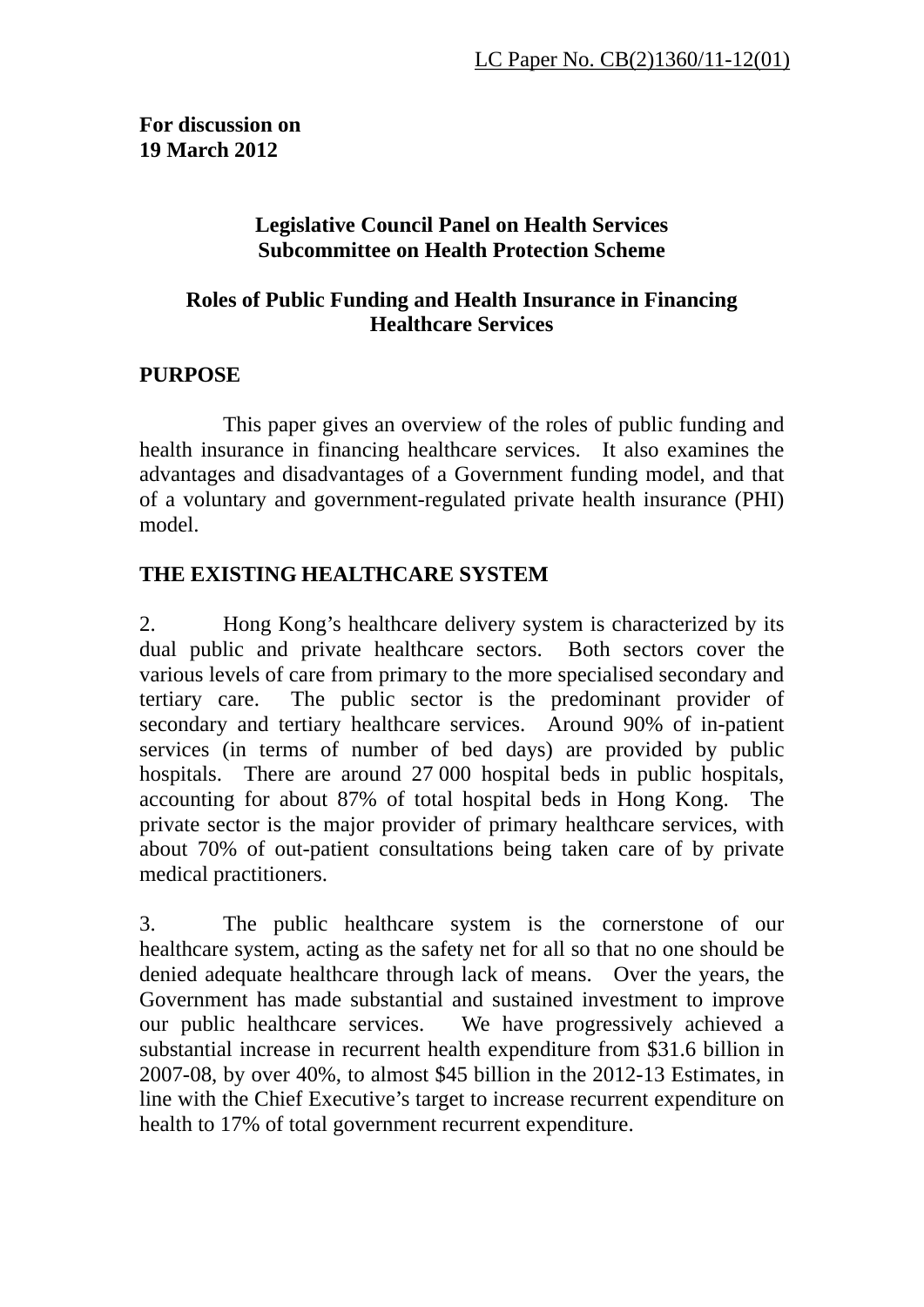4. The Government's commitment to public healthcare remains strong and unchanged, and will be strengthened on a continuous basis while taking forward healthcare reform. Apart from increase in recurrent government expenditure on health, we have made continuous efforts to deploy resources for expanding our public healthcare infrastructure, building new hospitals and improving existing hospital facilities. Projects currently underway include construction of the North Lantau Hospital Phase One, and improvement works for Tseung Kwan O Hospital, Yan Chai Hospital and the Caritas Medical Centre. We have also reserved funding for construction of the Tin Shui Wai Hospital and the Centre of Excellence in Paediatrics at Kai Tak which will serve the whole territory, expansion of the United Christian Hospital and redevelopment of Kwong Wah Hospital and Queen Mary Hospital. In addition to capital works projects on hospitals, in the past few years, the Government has continued to provide Hospital Authority with around \$500 million each year for acquisition and upgrading of its medical equipment.

5. Alongside with a robust and strengthened public healthcare system, the private healthcare sector plays a complementary role to public healthcare services by offering an alternative to those who could afford and are willing to seek private services for a variety of reasons, including choices over doctors and amenities, immediate access to treatment with shorter waiting time, in particular for elective procedures, and personalized service and arrangement that suits different needs and preferences. At present, there are twelve private hospitals providing in total around 4 000 private hospital beds. The total number of private hospital inpatients treated in 2010 was about 382 800.

### **EXISTING FINANCING OF HEALTHCARE SERVICES**

6. The public and private healthcare services each account for roughly equal amount of health expenditure, reaching \$38.8 billion and  $$40.1$  billion in 2007-08<sup>1</sup> respectively. Public healthcare services were almost fully financed by public funding from government budget – only about 6% came from out-of-pocket household expenditure and the remaining 94% of the cost was financed by government funding. Private healthcare services were mainly financed by out-of-pocket household payment (66%) and insurance pay-out (28%) (**Chart**).

 1 Source: Hong Kong's Domestic Health Accounts as at 2007-08.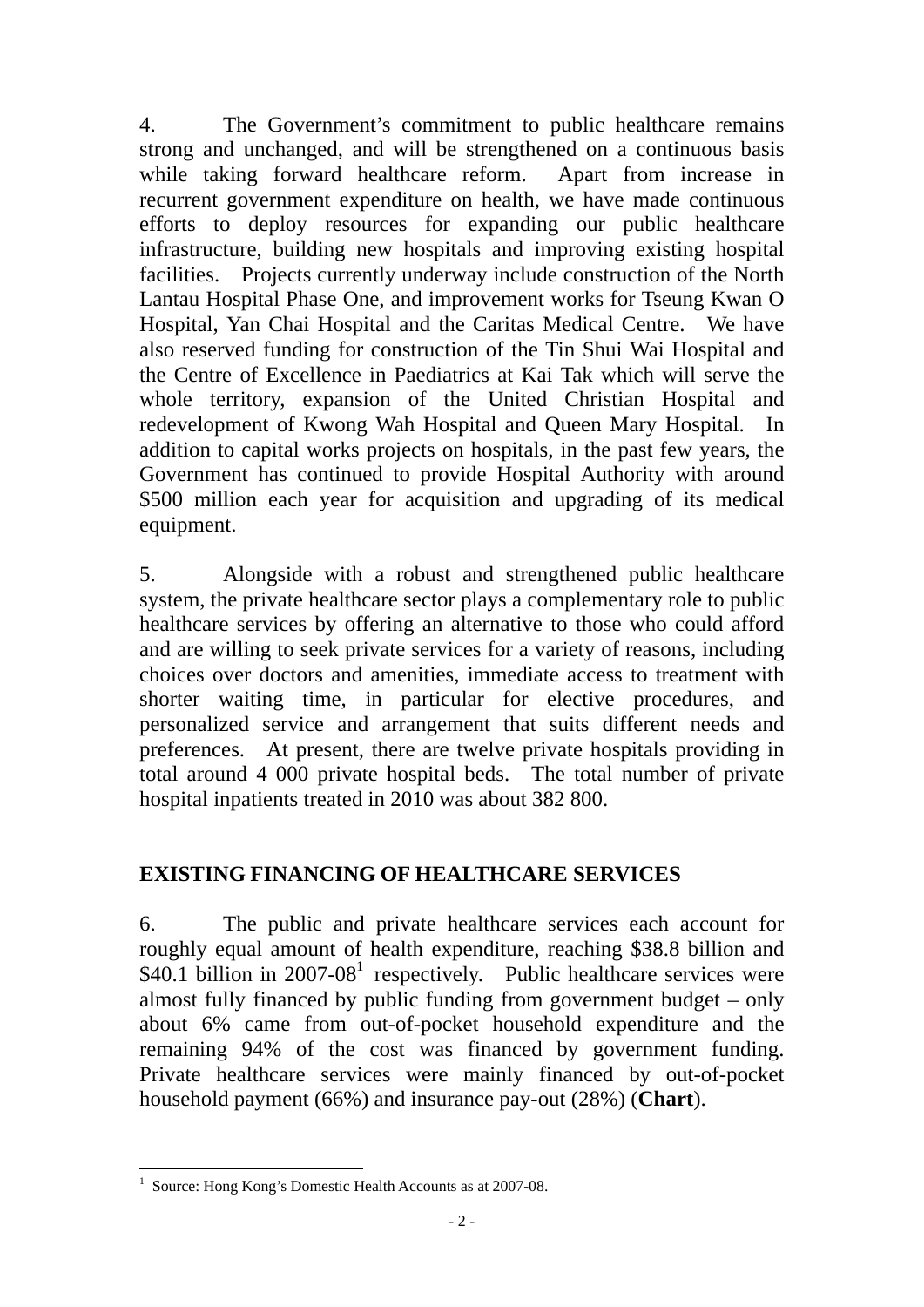**Chart** Total health expenditure in 2007-08 by financing source of public and private services



Note:  $*$  figures smaller than  $0.1\%$ 

 $\frac{1}{2}$  include expenditure on civil servant and Hospital Authority staff medical benefit <sup>2</sup> exclude expenditure on civil servant and Hospital Authority staff medical benefit Source: Hong Kong's Domestic Health Accounts: 2007-08

7. With regard to the financing role of PHI, it is worth noting that PHI is a sizeable and growing healthcare financing source in Hong Kong. According to the Thematic Household Survey (THS) conducted by the Census and Statistics Department (C&SD) in 2009, there were around 2.56 million people covered by PHI (slightly more than one third of Hong Kong's population). PHI has been playing an increasingly significant role in financing health expenditure-the overall share of PHI in healthcare financing increased from 11.9% to 13.8% from 1989-90 to  $2007-08<sup>2</sup>$ . The financing role of PHI varied with the type of health expenditure. On private inpatient care, PHI was the major financier, accounting for 55% of expenditure involved in 2007-08. As regards private outpatient care, the financing share of PHI was at a relatively smaller proportion of 24.2%.

8. It is observed that people covered by PHI have a higher tendency to use private hospitals for inpatient care. As estimated by a consultant commissioned by the Food and Health Bureau in 2010, for people covered by PHI, 63% of the hospital admissions pertained to the

.

 $\overline{a}$ <sup>2</sup> Source: Hong Kong's Domestic Health Accounts as at 2007-08.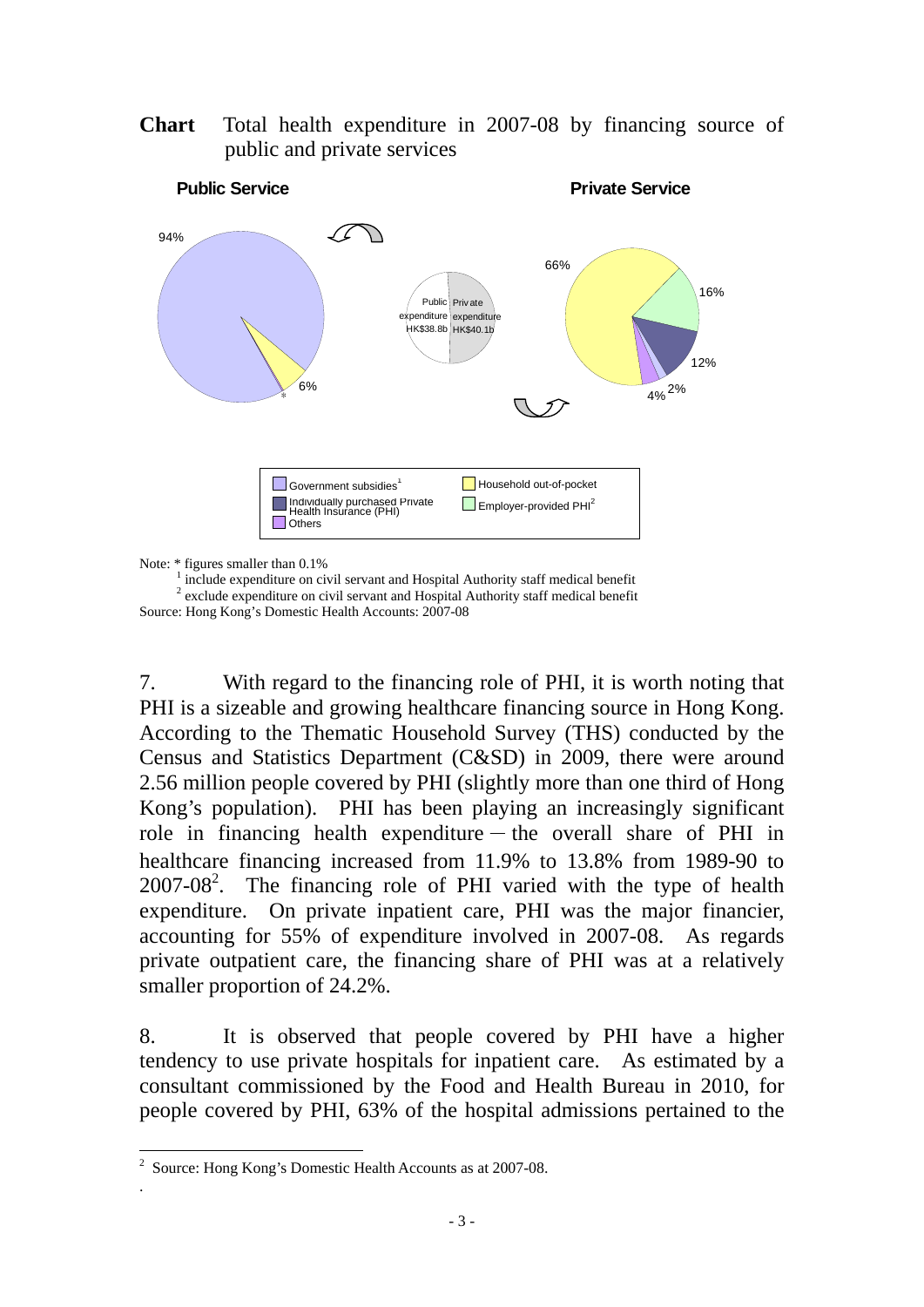private sector. For people without PHI cover, only 10% of the admissions pertained to the private sector. Notwithstanding the above, over one third of the admissions of people covered by PHI still pertained to the public sector. There are various reasons for this, including emergency cases and cases requiring inter-disciplinary care (which are usually treated at public hospitals), avoidance of out-of-pocket payment when the insurance protection is insufficient to cover all the private hospital expenses, and budget uncertainty when the insured cannot ascertain the out-of-pocket payment in advance to receiving treatments.

### **ADVANTAGES AND DISADVANTAGES OF HEALTH FINANCING MODELS**

9. In 2008 and 2010, we conducted two stages of public consultation on healthcare reform with a view to developing supplementary financing options and enhancing the long-term sustainability of our healthcare system. We examined in detail the advantages and disadvantages of a Government funding model (i.e. rely on government revenue to meet the increasing expenditure required to meet healthcare needs), and that of a voluntary and government-regulated PHI model, namely the Health Protection Scheme (HPS). advantages and disadvantages of these two models are summarised in the ensuing paragraphs.

#### **Advantages and Disadvantages of Government Funding Model**

- 10. The Government funding model has the following advantages
	- (a) **Equitable healthcare**: a publicly-funded healthcare system provides every member of the public with equitable access to the same level and standard of healthcare services at the same highly-subsidized rate.
	- (b) **Simple and low-cost administration**: with well-established mechanisms for the collection of tax and adjustment of tax rates, financing healthcare by increasing the existing types of taxes is simpler to administer and incurs less extra cost.
	- (c) **Wealth re-distribution**: financing healthcare by tax revenue has the effect of requiring taxpayers with higher income to subsidize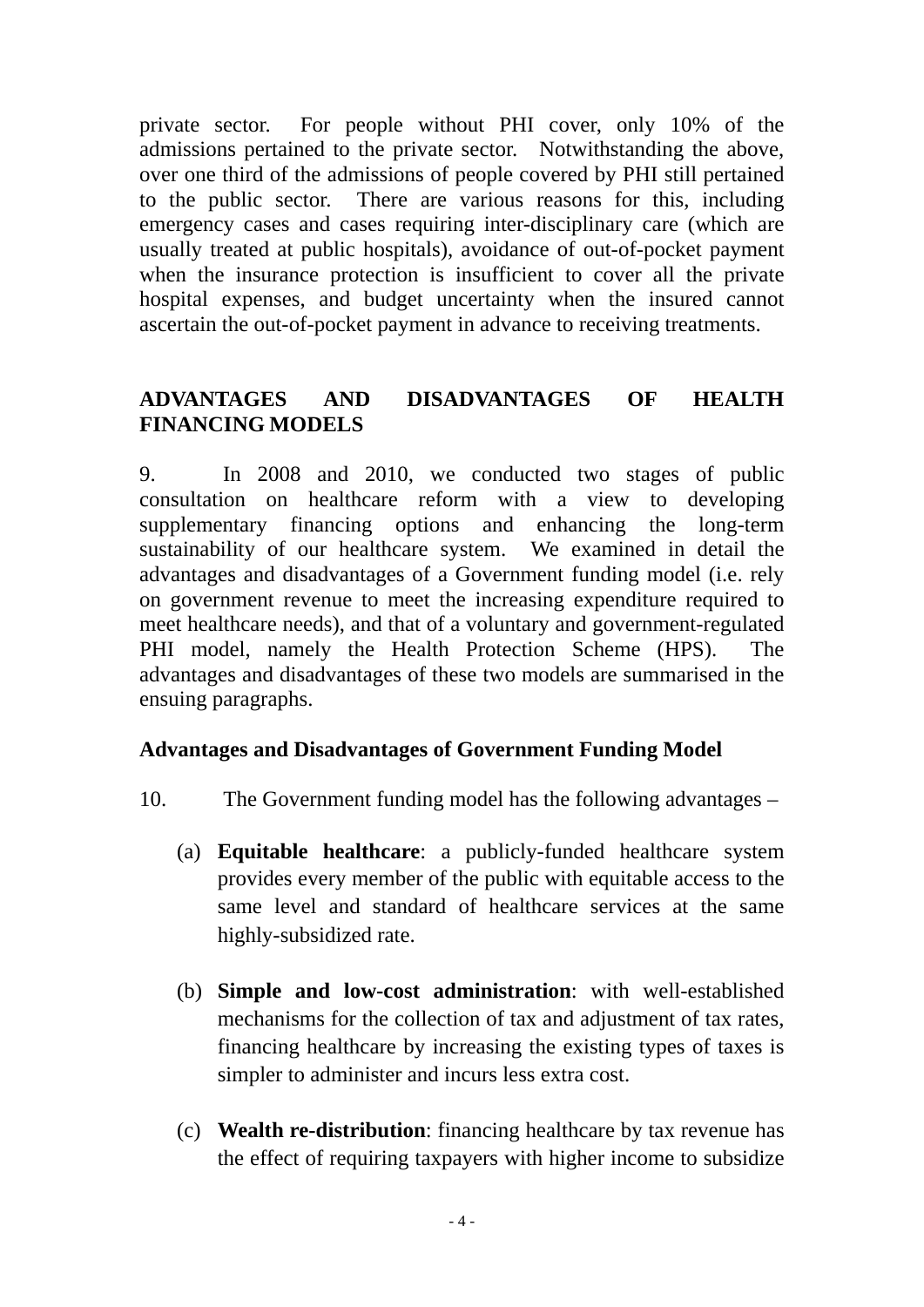the healthcare for the rest of the population.

11. On the other hand, relying predominantly on government revenue to finance healthcare has the following disadvantages –

- (a) **Inadequate choice in healthcare services**: healthcare services provided by the public healthcare system financed by government revenue are supply-controlled, and will inevitably involve queuing and waiting for healthcare services, as well as allocation of services based on clinical needs assessed according to established criteria and protocols. In providing equitable access, a tax-funded healthcare system can only provide services within prescribed scopes, including specified formulary, to eligible members of the public. It will therefore limit choices and thus competition among service providers.
- (b) **Lack of incentives for judicious use of highly-subsidized public healthcare and not conducive to enhancing public sector efficiency and cost-effectiveness**: the continued highly-subsidized healthcare services offered by the public system would not provide enough incentives for judicious use of such services. With virtually no competition from the private sector, there is no added incentive for the public sector to drive for even greater cost efficiency and cost-effectiveness.
- (c) **Encourage over-reliance on highly-subsidized public healthcare**: relying predominantly on government revenue to finance healthcare would mean further expansion of the share of public sector in the healthcare market. This is not conducive to stimulating healthy competition in the market.
- (d) **Unsustainable financing**: the current tax-base is narrow and government revenue is relatively dependent on economic cycles. It would not be sustainable to continue to increase the share of health expenditure in government budget without limit, and the limit will be affected by the economic performance of Hong Kong.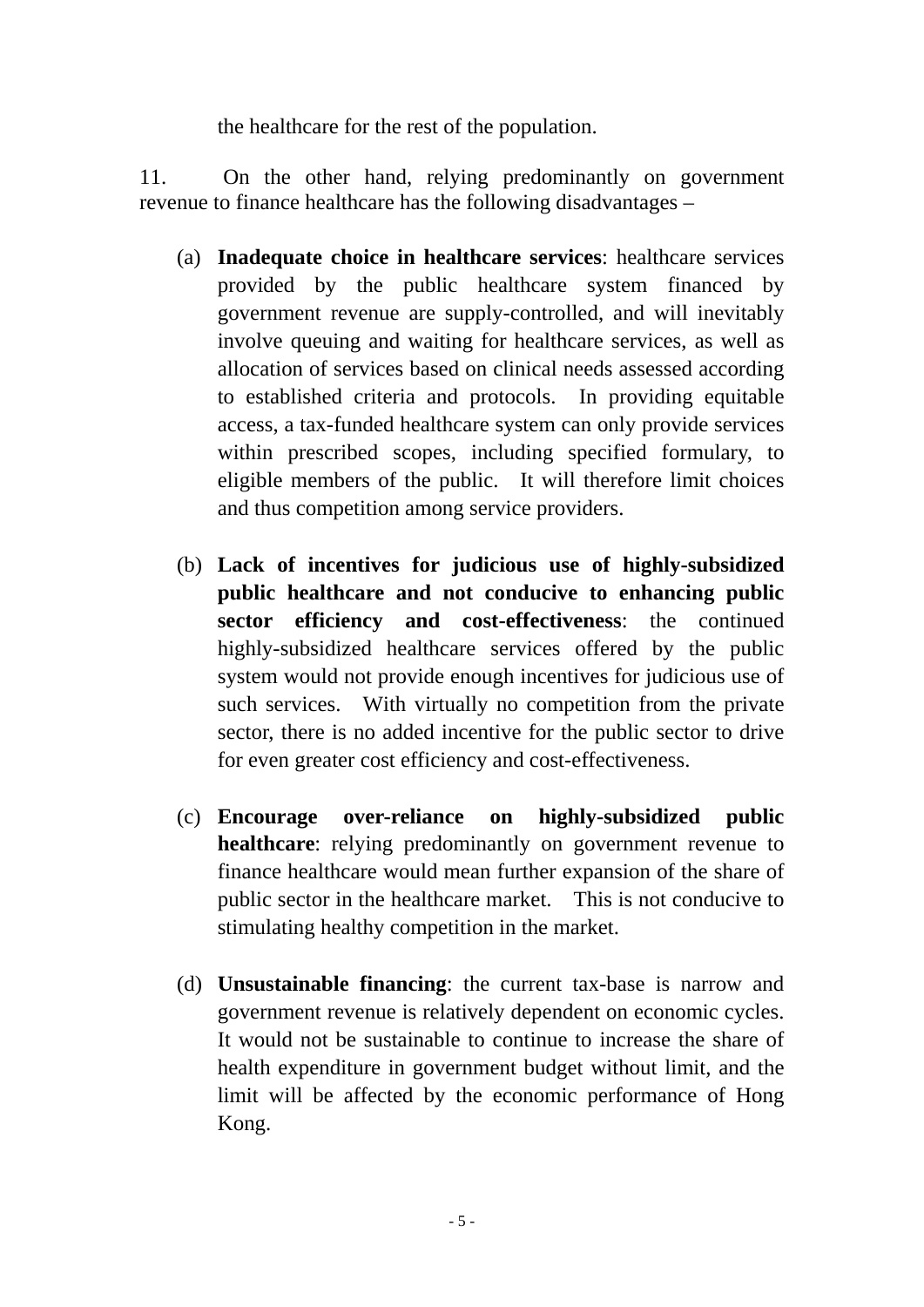(e) **Rising tax bills and expanding government budget**: financing healthcare predominantly with government revenue will eventually result in continued increase in tax rates and expansion of public expenditure in the economy, departing from the small government principle and low tax regime, which are key to our competitiveness. It is doubtful if it would be viable to raise the rates of existing taxes to a significant extent in order to meet the increasing health expenditure. The tax burden on the future generation would become greater as Hong Kong's demography changes to a smaller working population supporting a larger elderly population.

#### **Advantages and Disadvantages of Voluntary and Government-Regulated PHI Model**

12. A voluntary and government-regulated PHI model  $-$  the HPS - was proposed in the Second Stage Public Consultation on Healthcare Reform in 2010. The advantages of this model are –

- (a) **Enhance consumer protection**: under the HPS, participating insurers are required to offer standardised health insurance plan(s) providing the subscribers with benefit coverage and reimbursement levels that would enable them to access general ward class of private healthcare services when needed. Key features of the HPS plans such as no turn-away of subscribers and guaranteed renewal for life; covering pre-existing medical conditions subject to waiting period; accepting high-risk groups through high-risk pool mechanism; and transparent insurance costs including claims and expenses, etc., are designed to offer better protection, value-for-money services to consumers, as well as an alternative to those who are willing and may afford to pay for private healthcare services.
- (b) **More choice of services**: PHI provides an individual with more choice of healthcare services. Although the basic level of benefits of the standard plan(s) under the HPS is the same for all, the insured would still enjoy greater freedom in choice of services (e.g. provider, timing of treatment, etc.). Individual may also customize the scope of services, the level of benefits,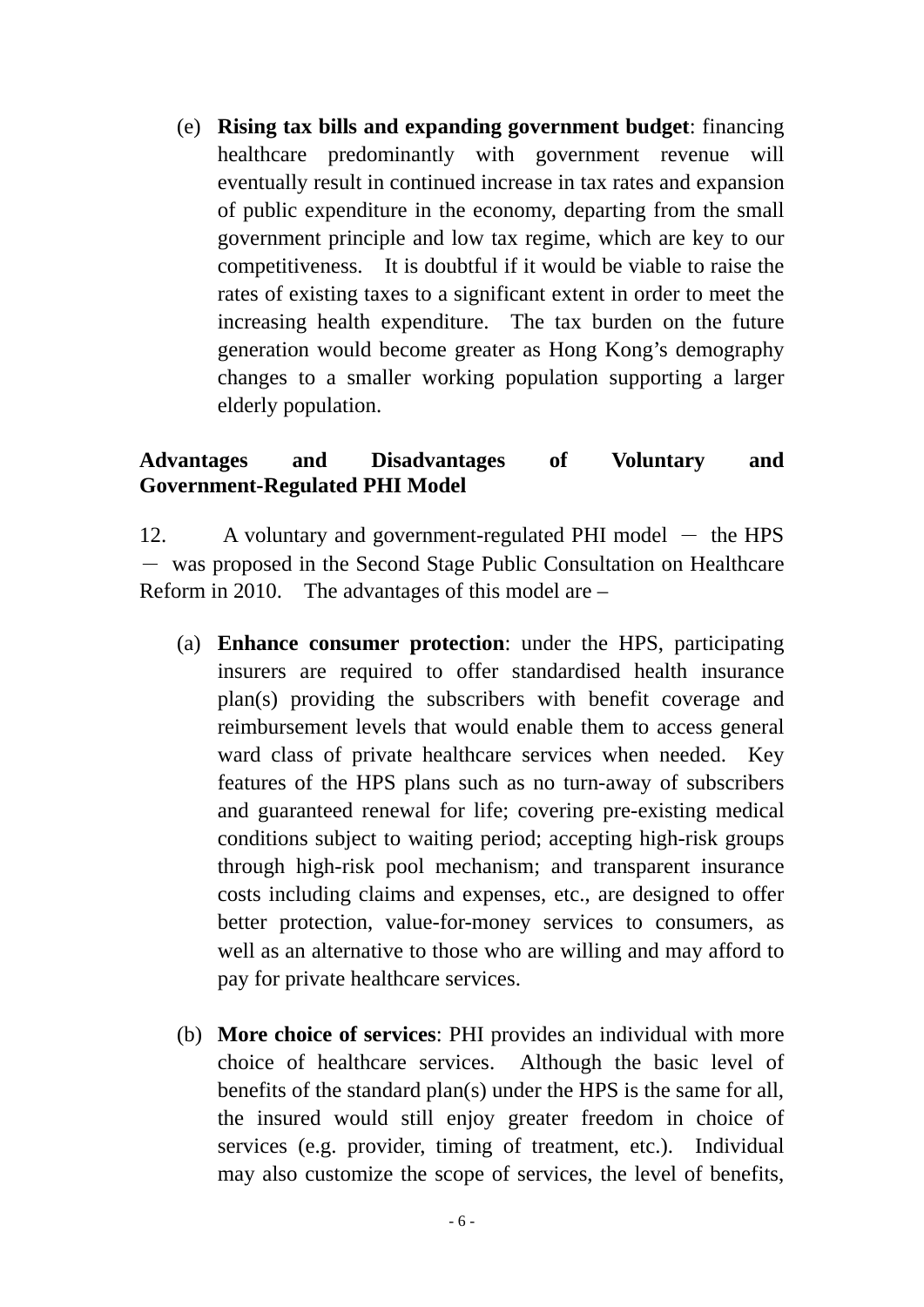and the class of amenities according to his own choice through purchasing optional top-up/add-on coverage.

- (c) **Individual's choice to reduce financial risk**: it remains an individual's choice to take out voluntary PHI. The insured can effectively off-load a substantial portion of his financial risks arising from falling ill. PHI could be an effective means to provide risk-pooling for an individual's health risks once issues such as anti-selection and moral hazards are effectively addressed.
- (d) **Strengthening the role of private sector alongside public system**: by continuously inducing greater transparency and competition as well as protecting consumer interests in the PHI and private healthcare services, the HPS should facilitate the public's sustained access to value-for-money private healthcare services and enhance their ability to get health insurance protection through PHI on a long-term basis. It should also better ensure that private health funding is channelled to meet healthcare needs of the population effectively and efficiently, which in turn should serve as a catalyst to further mobilize private financing for healthcare in the future.
- (e) **Relieving pressure on the public healthcare system and enhancing long-term sustainability of healthcare system**: by making PHI more affordable and private healthcare services a more attractive option to the public, and by maintaining its attraction and affordability into the future as the population ages and as the insured get older, the HPS should help divert to the private healthcare sector some of the healthcare needs that would otherwise have to be met by the public healthcare system. With more people choosing value-for-money private services through the HPS, the HPS can help ease the pressure of the public system, so that the public healthcare services could strengthen its role to focus resource on targeted services areas and population groups, namely (i) acute and emergency care; (ii) low income and under-privileged groups; (iii) illnesses that entail high costs, advanced technology and multi-disciplinary professional team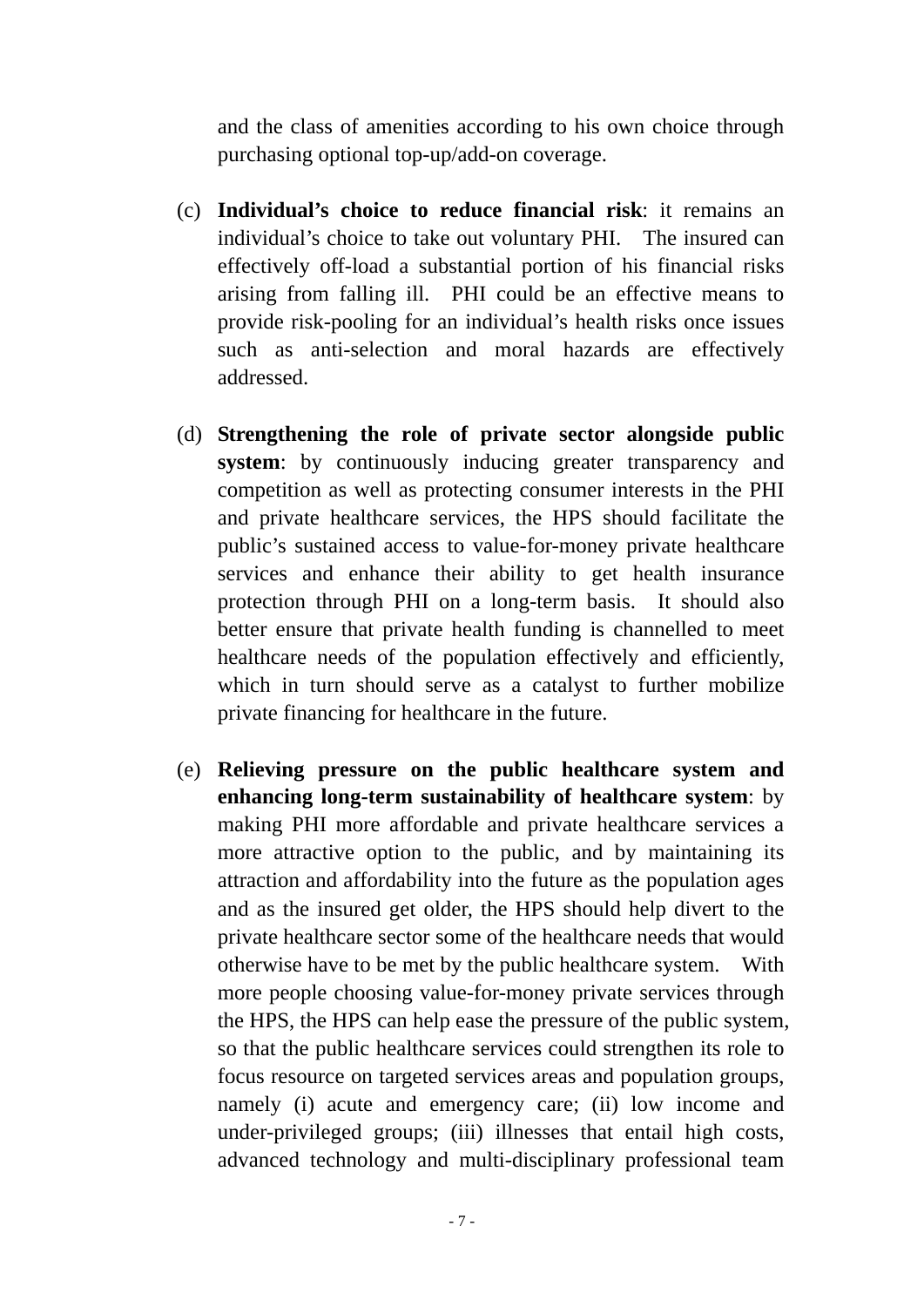work; and (iv) training of healthcare professionals.

13. A voluntary and government-regulated PHI model has the following disadvantages –

- (a) **Regulatory capacity and costs**: the current regulatory regime for insurance focuses on solvency of insurers and does not extend to product or premium regulation. The current insurance regulatory regime will have to be revamped to cater for the requirements of the HPS and to accord better protection to those who choose to take out PHI. The HPS will require much stronger regulatory involvement on the part of the Government in terms of regulatory capacity, infrastructure and expertise.
- (b) **Incur administration costs**: if compliance with the HPS requirements involves substantial administrative works for insurance companies, the premium may have to be increased to compensate for the higher administrative cost or else the insurance companies may refrain from participating in the HPS if such overhead cost is prohibitive.
- (c) **Less stable financing**: compared with the Government funding model, financing by voluntary PHI is less stable as the amount of financing would depend on the financial strength of individuals, which in turn could be subject to factors such as economic cycles.
- (d) **May encourage tendency to overuse healthcare**: PHI is susceptible to moral hazards and may encourage the tendency of patients to overuse healthcare, since a third party (i.e. insurers) will bear the cost of utilizing healthcare services. However, the uniform structure and coverage of standard plan(s) under the HPS would allow better control of utilization through design of the scheme in terms of coverage (e.g. to cover services less easily abused) and other rules for claims (e.g. by requiring co-payment or deductible for services that may be subject to abuse) to minimize the potential of abuse or overuse.